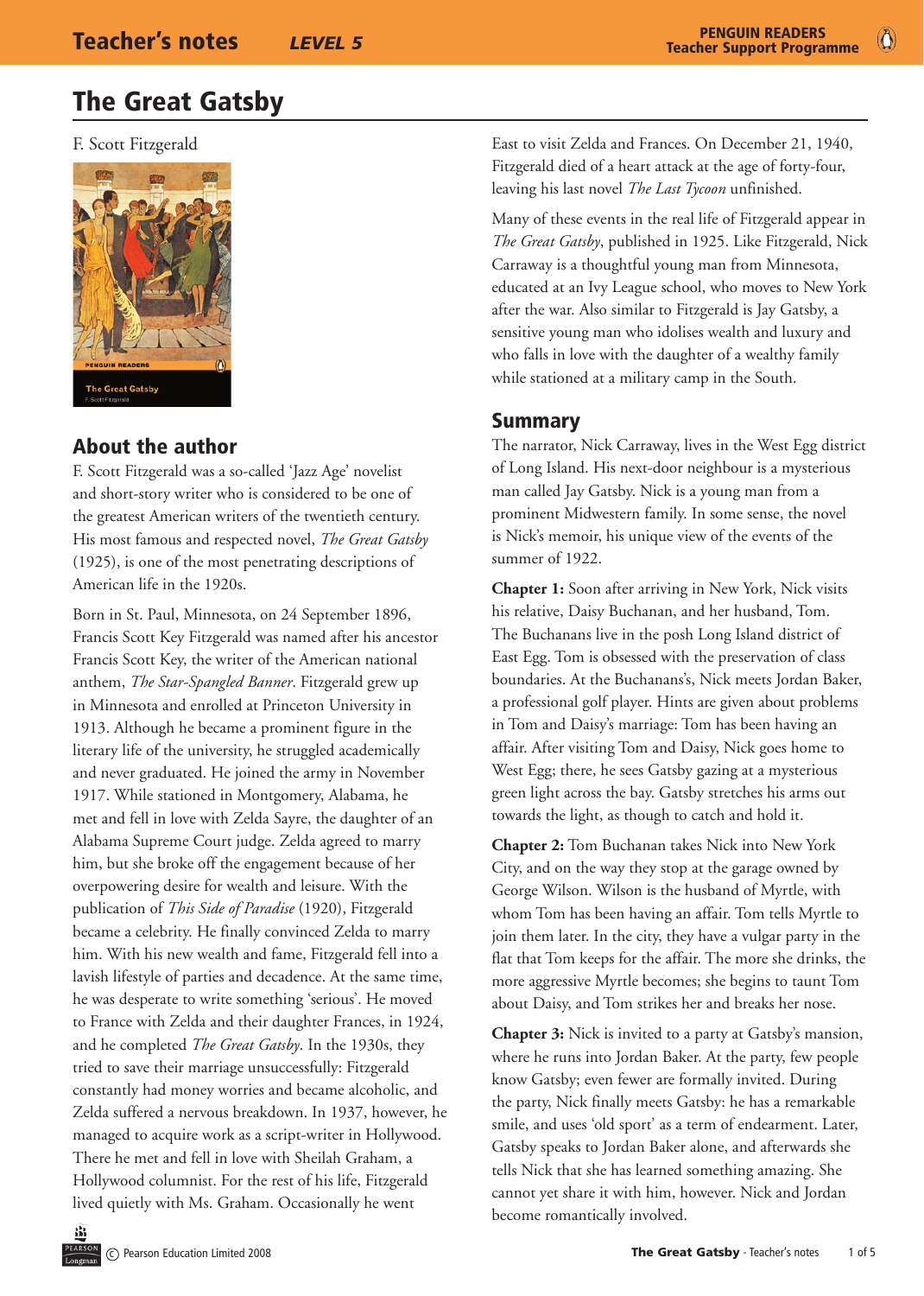$\bullet$ 

# The Great Gatsby

**Chapter 4:** Gatsby takes Nick to lunch. On the way Gatsby tells Nick that his parents died and left him a lot of money and that he went to war and later attended Oxford University. Nick is sceptical of the story. At lunch, Gatsby introduces Nick to his business associate, Meyer Wolfsheim. Later, Jordan Baker tells Nick the story of Gatsby: he had been in love with Daisy when they met in Louisville before the war. Gatsby's extravagant lifestyle and wild parties are simply an attempt to impress Daisy. Gatsby bought the house to be close to Daisy. This is where Nick fits in. Gatsby wants Nick to arrange a meeting between himself and Daisy.

**Chapter 5:** Nick invites Daisy to tea and tells her not to bring Tom. Gatsby comes over to inspect everything to make sure that the tea goes perfectly. After an initially awkward reunion, Gatsby and Daisy re-establish their connection. Gatsby has meticulously planned their meeting: he gives Daisy a carefully rehearsed tour of his mansion, and is desperate to exhibit his wealth and possessions. The love between Gatsby and Daisy is revived.

**Chapter 6:** Nick learns the true story of Gatsby's past. He was born James Gatz in North Dakota, but changed his name at the age of seventeen. The gold baron, Dan Cody, served as Gatsby's mentor until his death. Although Gatsby inherited nothing of Cody's fortune, Gatsby had created a persona and found something that he wanted to achieve at all costs. Gatsby has become wealthy through illegal activities with the sole intention of winning back Daisy. He believes that she is the key to perfect happiness.

While out horseback riding, Tom Buchanan happens upon Gatsby's mansion. There he meets both Nick and Gatsby. Tom looks down on the new rich like Gatsby as he is from an established upper class family. Despite this, Tom and Daisy come to the next party at Gatsby's. There, he is extremely rude and condescending towards Gatsby. Daisy also seems to be unhappy at the party which frightens Gatsby. He tells Nick that he will make things right with her and they will be able to go back to how they once were.

**Chapter 7:** Gatsby stops throwing his lavish parties. The only reason he threw such parties was the chance that Daisy (or someone who knew her) might attend. On a hot summer's day Daisy invites Gatsby, Nick and Jordan to lunch at her house. Tom figures out what is going on between Gatsby and Daisy and becomes very upset. They decided to drive into the city: there, at the Plaza

Hotel, Tom and Gatsby have a bitter confrontation. Tom denounces Gatsby for his low birth, and reveals to Daisy that Gatsby's fortune has been made through being a bootlegger (illegally selling alcohol during Prohibition). When Gatsby asks her to say that she never loved Tom, she can't say it. Tom scornfully sends her back to East Egg with Gatsby.

**Chapter 8:** When Nick, Jordan, and Tom drive through the valley of ashes, however, they discover that Gatsby's car has hit and killed Myrtle, Tom's lover. They rush back to Tom's house in East Egg, where Nick learns from Gatsby that Daisy was driving the car when it struck Myrtle, but that Gatsby intends to take the blame. Nick asks Gatsby to go back with him but Gatsby wants to wait outside the house to make sure that nothing happens to Daisy.

**Chapter 9:** Early the next morning Nick goes over to check up on Gatsby. He has been at Daisy's all night just watching to see if she was safe. He and Nick stay up talking about Gatsby's past. Nick has to leave Gatsby to get to work. After Nick leaves, Gatsby decides to go use his pool and relax. George Wilson was looking for Gatsby. Someone had told him that Gatsby was involved. George has leapt to the conclusion that the driver of the car that killed Myrtle must have been her lover. George, believing Gatsby to be at fault, decides to avenge her death. He finds Gatsby in the pool and shoots him dead. He then kills himself as well.

**Chapter 10:** After the murder, Daisy and Tom leave town without leaving any means of being contacted. Nick is left to organise Gatsby's funeral, but few people attend the funeral. Nick ends his relationship with Jordan and decides to move back to the Midwest. He has figured out that Tom was the one who told Wilson that it was Gatsby who ran over Myrtle. Nick thinks of Gatsby, and the role of the past in dreams of the future.

#### Background and themes

**The Jazz Age (the Roaring Twenties):** The Jazz Age began soon after World War I and ended with the stock market crash of 1929. Prohibition, the ban on the sale and consumption of alcohol, made millionaires out of bootleggers. The period saw the beginning of a new style of music which combined ragtime and blues. It was an exciting time, but its basis was money and the extravagances that money could buy. This emptiness was in sharp contrast to the purity of the American Dream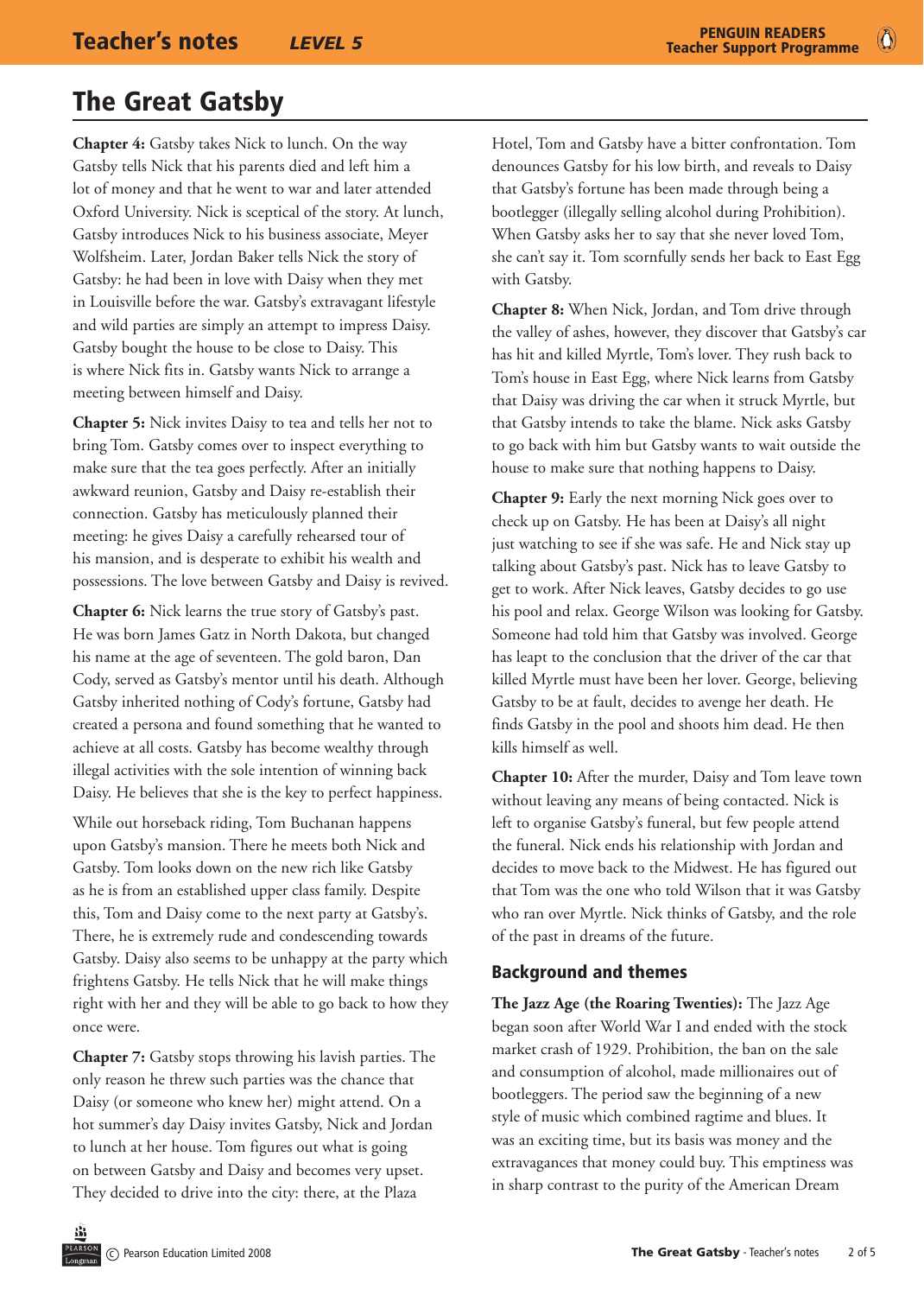# The Great Gatsby

which held that anyone could succeed if they strove to improve themselves and anyone could get wealthy through hard work and perseverance.

**The American Dream:** The American Dream was originally about discovery and the pursuit of happiness. The 1920s, however, was an era of decayed social and moral values, when prosperity and material excess have corrupted this dream, especially on the East Coast. The unrestrained desire for money and pleasure surpassed more noble goals. In the novel, Nick thinks of the disintegration of the American Dream as Gatsby's dream crumbles.

**Class:** During the Roaring Twenties anyone from any social background could make a fortune, but there was a class structure. Fitzgerald uses a geographical motif. West Egg represents the newly self-made millionaires, East Egg the American aristocracy, i.e. families with old wealth. The East Egg crowd scorned the new rich in West Egg. Tom's attitude towards Gatsby is typical of this class. Ultimately this wide class gulf is the reason why Daisy chooses to stay with her husband, who is from the same class as she is.

**Irresponsibility:** Fitzgerald portrays how people could use their position to look down on others and live their lives not caring about other people. Tom and Daisy exemplify this stereotype. Tom cheats on Daisy, Daisy often goes over to Gatsby's, and they run away from the scene of Myrtle's death. Despite their respectable social status, their actions are, selfish and inconsiderate. They live their irresponsible lives thinking only of themselves because they think they are in a class above other people. They can use their wealth and position to escape whatever they choose.

# Discussion activities

## Chapter 1 Before reading

- **1 Discuss:** Talk about the title. Start a whole-class discussion by asking the following questions: *Why do you think the novel is called* The Great Gatsby*? In what ways can a person be great?*
- **2 Guess:** Have students look through the book at the titles of the chapters. Put students into pairs to guess and discuss what kind of story they think this will be.

## After reading

**3 Role play:** Ask students to work in pairs. They role play the telephone conversation between Tom and Myrtle while Nick is having dinner at the Buchanans's house.

**4 Discuss:** Have students re-read page 8 where Daisy tells Nick what she said when her daughter was born. Ask them the following question: *Daisy says, 'I'm glad it's a girl. And I hope she'll be a fool – that's the best thing a girl can be in this world, a beautiful little fool.' Why do you think she says that?* Students could discuss in pairs or small groups. Ask them to share their opinions with the class later on.

# Chapter 2

#### Before reading

**5 Discuss:** Talk about the characters. Put students into small groups. Ask them to list the names of the characters from Chapter 1. Have them remind each other what each character is like. Later,

ask some students to report to the class.

## After reading

- **6 Discuss:** Put students into small groups to discuss why Fitzgerald brings in the following points:
	- the piles of ash
	- the eyes of Dr Eckleburg

## Chapter 3 Before reading

**7 Discuss:** Talk about Gatsby. Have a whole class discussion on Gatsby: *In this chapter, Nick finally meets Mr. Gatsby. What kind of information on him have you got so far?*

# After reading

- **8 Discuss:** Talk about Gatsby.
	- Ask students to work in pairs. They make two lists: facts they know about Gatsby
	- rumours about Gatsby

Then ask students to work in bigger groups to compare their lists. Tell students to complete their final lists of facts and rumours because the will need them later (activity 20).

- **9 Discuss:** Put students into pairs or small groups. Elicit the answers to the following question: *Gatsby finally appears in a speaking role in this chapter. Why do you think Fitzgerald delays Gatsby's appearance?*
- **10 Discuss:** Talk about Nick and Jordan. Remind students of a conversation between Nick and Jordan about driving a car. Have students work in pairs or small groups to discuss the following questions:
	- Why did they start this conversation?
	- Do you think Jordan is safe as long as she doesn't meet another bad driver?
	- What changed their relationship?
	- What is Nick going to do?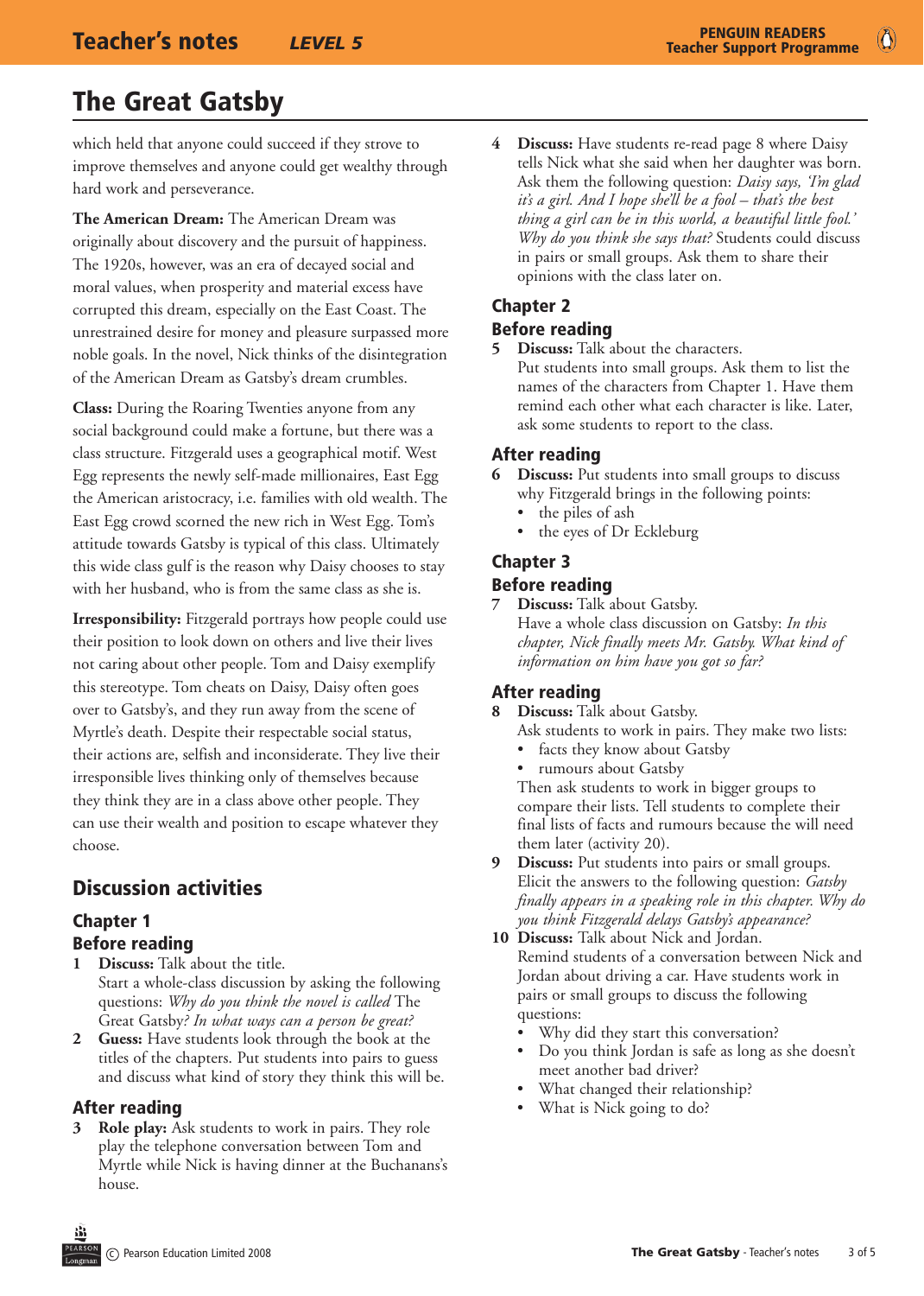# The Great Gatsby

#### Chapter 4

#### Before reading

**11 Guess:** Remind students that Gatsby spoke to Jordan alone at the party and that Jordan said, 'I've just heard the strangest thing.' Put students into small groups and have them guess what Gatsby told Jordan.

## After reading

- **12 Check:** Put students back into the same group as before (activity 11). Ask students to recount what Jordan told Nick about Gatsby and Daisy. Have them check if they guessed anything correctly, and if they didn't, have them discuss how differently they guessed.
- **13 Discuss:** Talk about Oxford.

Put students into small groups. Prompt them as follows so that they can exchange their opinions: *When Nick was having lunch with Gatsby and Wolfsheim, Wolfsheim says, 'He went to Oxford College in England.' There are colleges at Oxford University, such as Trinity College and Balliol College, but there's no Oxford College. So what can you tell from Wolfsheim's remark?*

# Chapter 5 Before reading

**14 Discuss:** Talk about the green light. Put students into small groups. First, have them recount the story about Gatsby and Daisy that we learned through Jordan. Then remind students of Nick's first sight of Gatsby. Have them discuss the following question: *What does the green light symbolize for Gatsby?*

# After reading

- **15 Discuss:** Have students work in pairs to discuss the following questions: *It's the day that Daisy comes to tea. If you are in Gatsby's place, what would you say? What would you do? You've been waiting for this day for five years. How would you feel?*
- **16 Role play project:** Put students into groups and have them act out the tea party at Nick's. Each group needs a project manager, script writers and actors. Have students discuss what they need to do for their performance. Make sure that everyone contributes to the discussion on what the characters should say to each other. When students are ready, ask them to perform in front of the class. Encourage them to talk about each group's performance afterwards.

# Chapter 6

# Before reading

**17 Guess:** The heading of this chapter is 'Gatsby's Party'. Lead a whole class discussion by asking the following questions: *What do you think will happen at this party at Gatsby's? There have been some scenes at Gatsby's parties in the story before. How different will this party be, do you think?*

# After reading

- **18 Discuss:** Put students into pairs and have them talk about the following questions:
	- *At Gatsby's house Tom was not very nice. Why?*
	- *Who did Nick spend time with during Gatsby's party?*
- **19 Role play:** Ask students to do the following role plays:
	- The scene between Gatsby and Daisy at Nick's house after Gatsby comes back in to talk to her.
	- The first meeting between James Gatz and Dan Cody.
- **20 Group work:** Ask students to find their lists of facts and rumours about Gatsby from activity 8. Put students into small groups to update their list with new information. Then ask students to work in bigger groups to compare their new lists.

# Chapter 7

# Before reading

**21 Predict:** Ask students to imagine what will happen to the relationships between Gatsby and Daisy, Tom and Daisy, Tom and Myrtle, and Nick and Jordan.

# After reading

- **22 Describe:** Myrtle watches the arrival of Tom, Nick and Jordan at the garage in Gatsby's car. Put students into pairs to describe this incident from Myrtle's point of view.
- **23 Discuss:** Talk about 'old sport'.

On page 55, Tom asks Gatsby about his expression 'old sport', but there's no answer from Gatsby in the story. Have students work in small groups to discuss why Gatsby calls everyone 'old sport' and why Tom is annoyed about it.

# Chapter 8

## Before reading

**24 Guess:** Have students read the last sentence of Chapter 7: 'So we drove on through the falling darkness towards death.' Have students guess whose death it could be.

# After reading

- **25 Role play:** Michaelis witnessed the accident. Ask students to role play the conversation between Michaelis and the first policeman on the scene.
- **26 Discuss:** Talk about the accident. Put students into pairs or small groups and have them recap the accident. Then, ask the following questions:
	- Why do you think Myrtle rushed out into the road?
	- Can you change the facts a little so that the accident couldn't happen? For example, there was a full tank of gas in Gatsby's car. Try to think of as many different situations as possible.
	- How do you think Tom was feeling or thinking after he learned about the accident?